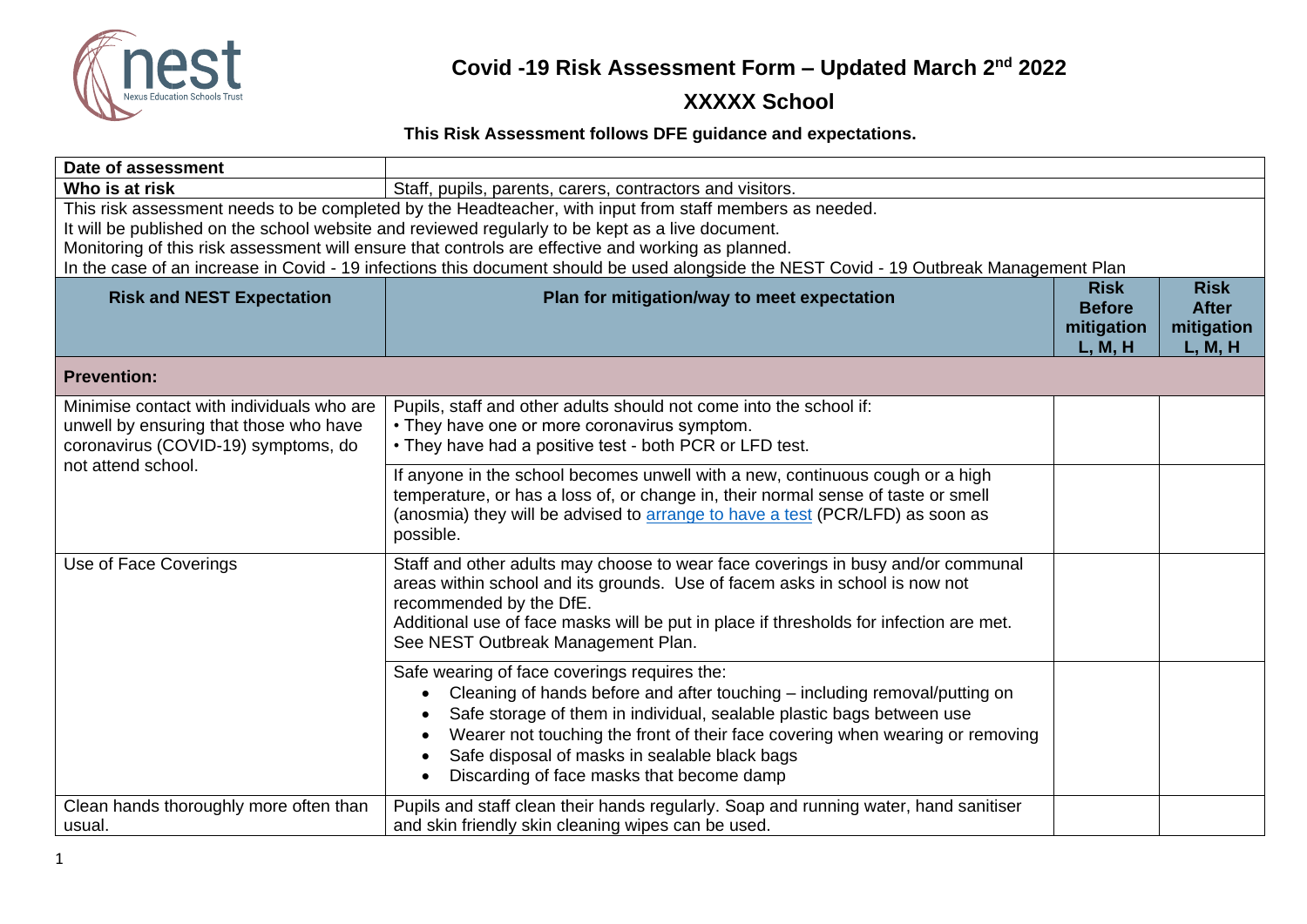

|                                                                                              | Posters on the importance of hygiene will be on display around the school.<br>Pupils will be taught about the importance of thorough hand washing and how this<br>should be done, and this will be revisited regularly.                                                                                                                                                                                                                                                                                                                                                                                                                                                                                                                                                                                                                                                                                                                                                                                                                                           |  |
|----------------------------------------------------------------------------------------------|-------------------------------------------------------------------------------------------------------------------------------------------------------------------------------------------------------------------------------------------------------------------------------------------------------------------------------------------------------------------------------------------------------------------------------------------------------------------------------------------------------------------------------------------------------------------------------------------------------------------------------------------------------------------------------------------------------------------------------------------------------------------------------------------------------------------------------------------------------------------------------------------------------------------------------------------------------------------------------------------------------------------------------------------------------------------|--|
| Ensure good respiratory hygiene by<br>promoting the 'catch it, bin it, kill it'<br>approach. | Ensure that there are enough tissues and bins available in the school to support<br>pupils and staff to follow this routine. For pupils who find it hard to manage good<br>respiratory hygiene an individual risk assessment should be put in place.<br>Posters on good respiratory signage will be clearly displayed around the school.<br>Children will be taught good respiratory hygiene and reminded about this regularly.                                                                                                                                                                                                                                                                                                                                                                                                                                                                                                                                                                                                                                   |  |
| Maintain cleaning routines, including                                                        | Clear cleaning routines throughout the school.                                                                                                                                                                                                                                                                                                                                                                                                                                                                                                                                                                                                                                                                                                                                                                                                                                                                                                                                                                                                                    |  |
| cleaning frequently touched surfaces,<br>using standard products such as                     | Frequently touched surfaces being cleaned regularly.                                                                                                                                                                                                                                                                                                                                                                                                                                                                                                                                                                                                                                                                                                                                                                                                                                                                                                                                                                                                              |  |
| detergents.                                                                                  | Toilets will be cleaned regularly, and pupils will be encouraged to clean their hands<br>thoroughly after using the toilet.                                                                                                                                                                                                                                                                                                                                                                                                                                                                                                                                                                                                                                                                                                                                                                                                                                                                                                                                       |  |
|                                                                                              | Additional enhanced cleaning will be put in place if thresholds for infection are met.<br>See NEST Outbreak Management Plan.                                                                                                                                                                                                                                                                                                                                                                                                                                                                                                                                                                                                                                                                                                                                                                                                                                                                                                                                      |  |
| Keep occupied spaces well ventilated.                                                        | Ventilation in school to be a priority, this can be achieved by:<br>Mechanical ventilation systems – these should be adjusted to increase the<br>ventilation rate wherever possible and checked to confirm that normal operation<br>meets current guidance and that only fresh outside air is circulated. If possible,<br>systems should be adjusted to full fresh air or, if not, then systems should be<br>operated as normal as long as they are within a single room and supplemented<br>by an outdoor air supply.<br>Natural ventilation - opening windows (in cooler weather windows should be<br>opened just enough to provide constant background ventilation and opened more<br>fully during breaks to purge the air in the space). Opening internal doors can also<br>assist with creating a throughput of air. If necessary external opening doors may<br>also be used (as long as they are not fire doors and where safe to do so)<br>Opening higher level windows can limit draughts and have good impact on<br>$\bullet$<br>consistent ventilation. |  |
|                                                                                              | Ensure a balance between the need for increased ventilation and maintaining a<br>comfortable temperature by:<br>Opening high level windows in colder weather to reduce draughts<br>Increasing the ventilation while spaces are unoccupied                                                                                                                                                                                                                                                                                                                                                                                                                                                                                                                                                                                                                                                                                                                                                                                                                         |  |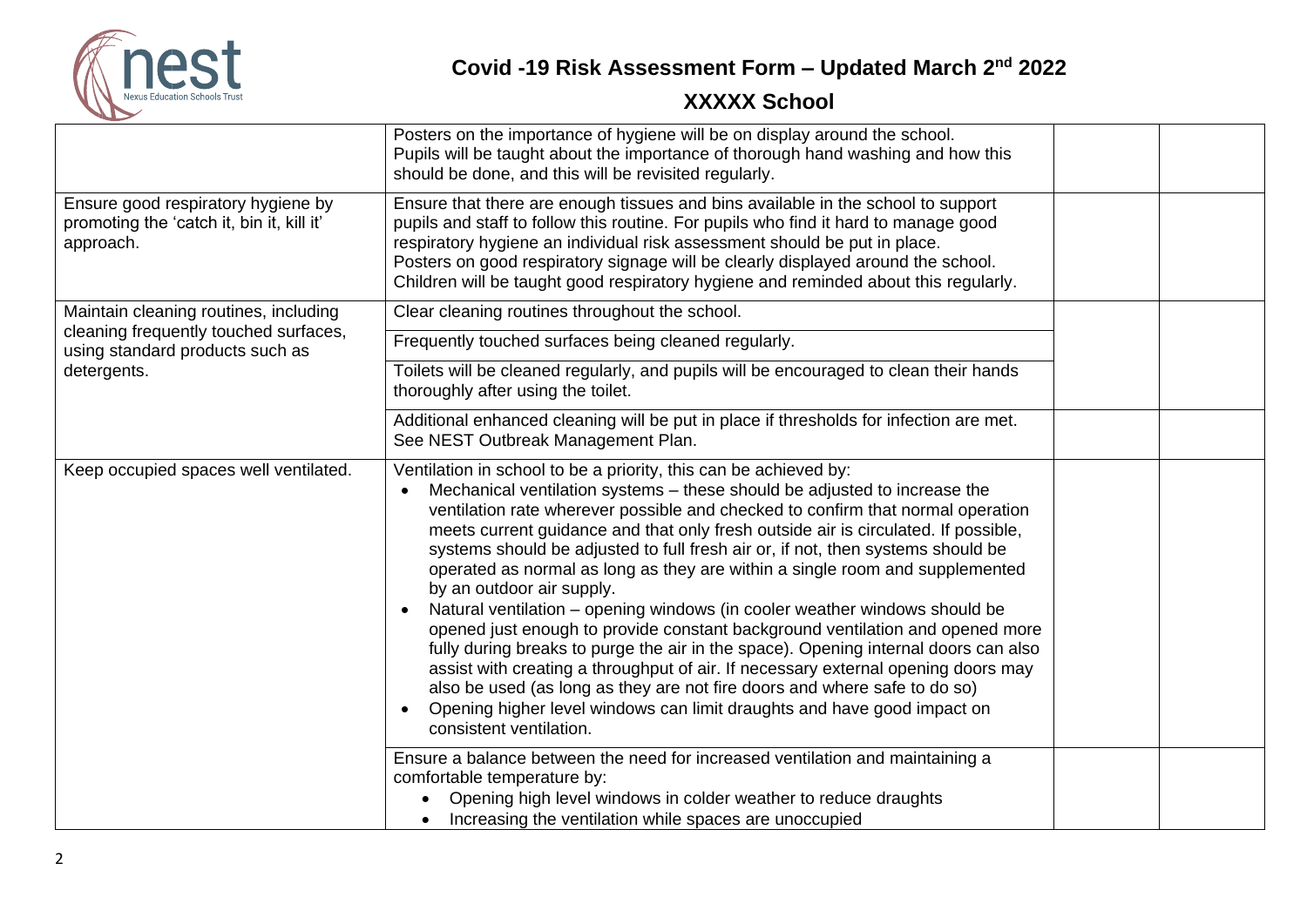

|                                            | Providing flexibility to allow additional, suitable indoor clothing<br>$\bullet$<br>Rearranging furniture where possible to avoid direct draughts<br>Heating should be used as necessary to ensure comfort levels are maintained                                                                                                                                                                                                                                                                                |  |
|--------------------------------------------|-----------------------------------------------------------------------------------------------------------------------------------------------------------------------------------------------------------------------------------------------------------------------------------------------------------------------------------------------------------------------------------------------------------------------------------------------------------------------------------------------------------------|--|
|                                            | If rooms are used by a number of groups, ventilation will be increased between group<br>usage by opening doors and windows to ensure a flow through of air.                                                                                                                                                                                                                                                                                                                                                     |  |
|                                            | Use state-funding CO2 monitors to quickly identify where ventilation needs to be<br>improved.                                                                                                                                                                                                                                                                                                                                                                                                                   |  |
| Visitors to the school site.               | Supply teachers, peripatetic teachers and/or other temporary staff will consider<br>maintaining as much distance as possible from other staff and pupils. These<br>expectations will be communicated upon arrival at school.                                                                                                                                                                                                                                                                                    |  |
|                                            | Visitors to the school site will wash or sanitise their hands on arrival.                                                                                                                                                                                                                                                                                                                                                                                                                                       |  |
|                                            | Specialists, therapists, clinicians and other support staff for pupils with SEND will<br>provide interventions as usual but will maintain as much distance as is possible and<br>will wash or sanitise their hands regularly These expectations will be communicated<br>upon arrival at school.<br>Individual risk assessments will be put in place if needed.                                                                                                                                                  |  |
|                                            | Where visits, from contractors, can happen outside of school hours, they should do<br>SO.                                                                                                                                                                                                                                                                                                                                                                                                                       |  |
|                                            | Site guidance on this risk assessment is explained to visitors on or before arrival.                                                                                                                                                                                                                                                                                                                                                                                                                            |  |
|                                            | A record will be kept of all visitors.                                                                                                                                                                                                                                                                                                                                                                                                                                                                          |  |
| Pupils with complex health needs.          | Pupils who remain under the care of a specialist health professional should discuss<br>their care with their health professional and this will feed into their health care plan.                                                                                                                                                                                                                                                                                                                                |  |
| Staff members with complex health<br>needs | Any concerns that people previously considered CEV may have will be discussed with<br>senior leaders and a risk assessment put in place if needed.<br>If staff were previously identified as being in one of the at-risk groups, they are<br>advised to continue to follow Guidance for people previously considered clinically<br>extremely vulnerable from COVID-19. Staff with a weakened immune system<br>should follow Guidance for people whose immune system means they are at<br>higher risk from COVID |  |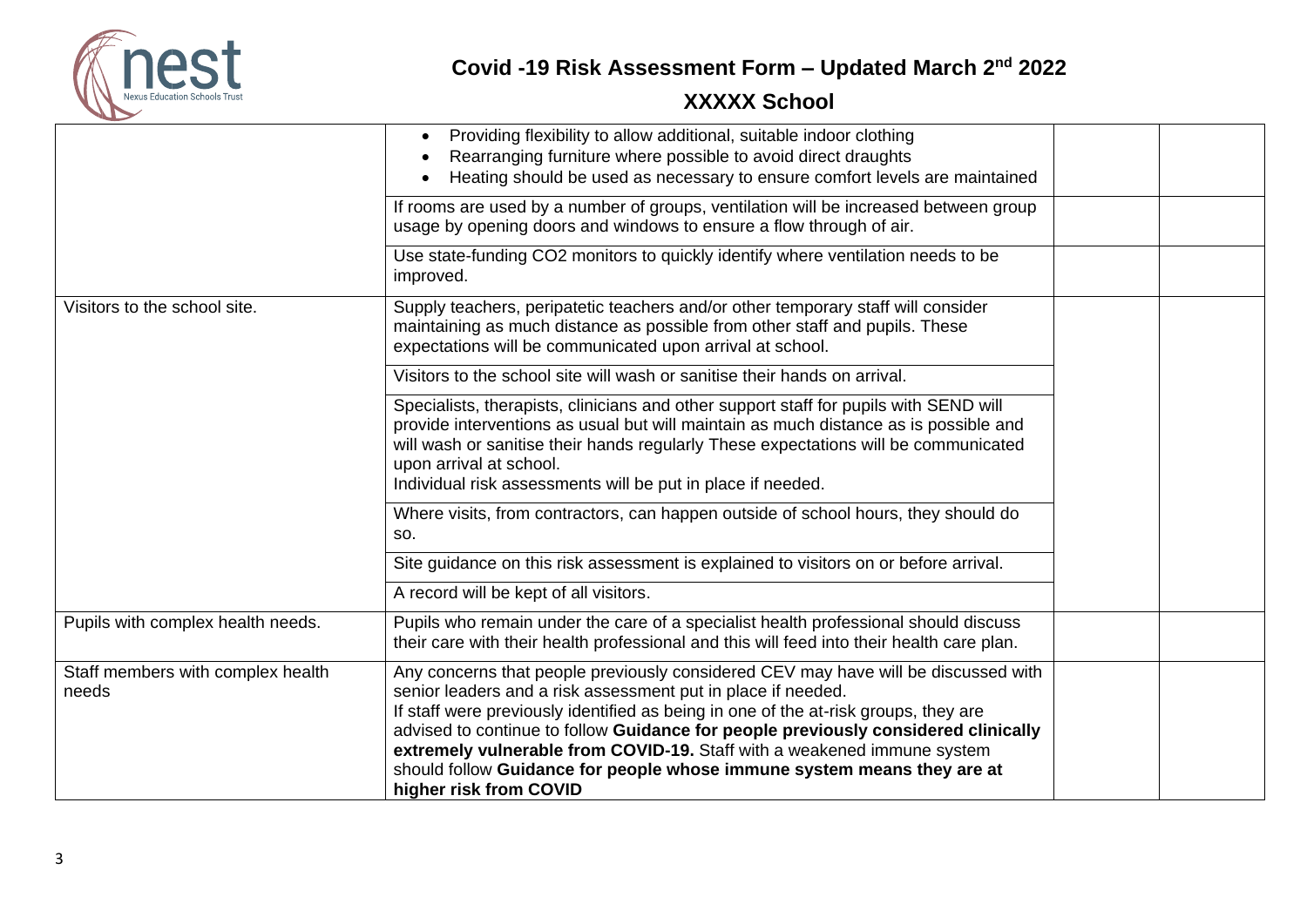

|                                                                       | https://www.gov.uk/government/publications/guidance-on-shielding-and-protecting-<br>extremely-vulnerable-persons-from-covid-19/guidance-on-shielding-and-protecting-<br>extremely-vulnerable-persons-from-covid-19<br>https://www.gov.uk/government/publications/covid-19-guidance-for-people-whose-<br>immune-system-means-they-are-at-higher-risk/covid-19-guidance-for-people-whose-<br>immune-system-means-they-are-at-higher-risk                                                                                                                 |  |  |
|-----------------------------------------------------------------------|--------------------------------------------------------------------------------------------------------------------------------------------------------------------------------------------------------------------------------------------------------------------------------------------------------------------------------------------------------------------------------------------------------------------------------------------------------------------------------------------------------------------------------------------------------|--|--|
| Staff members who are pregnant                                        | NEST will follow specific DFE guidance for pregnant employees. The workplace risk<br>assessment should already consider any risks to female employees of childbearing<br>age and, in particular, risks to new and expectant mothers.<br>https://www.gov.uk/government/publications/coronavirus-covid-19-advice-for-<br>pregnant-employees/coronavirus-covid-19-advice-for-pregnant-employees<br>https://www.gov.uk/government/publications/covid-19-vaccination-women-of-<br>childbearing-age-currently-pregnant-planning-a-pregnancy-or-breastfeeding |  |  |
| Training for staff and communication to<br>families.                  | Training on Health and Safety and this Risk Assessment will be completed for all staff.<br>This Risk Assessment and pertinent information to be shared with families.<br>The information in this risk assessment links with the NEST Covid Outbreak<br>Management Plan.                                                                                                                                                                                                                                                                                |  |  |
| Mental health and wellbeing affected or<br>anxiety about coronavirus. | Regular meetings and discussions with staff and pupils as needed. Communicate to<br>staff, pupils and parents and carers about how to raise concerns or who to go to so<br>they can talk things through.<br>Involve pupils/families/staff in completing risk assessments so they can help identify<br>potential problems and identify solutions.<br>Keep staff, families and children updated on what is happening so they feel involved<br>and reassured.                                                                                             |  |  |
| Educational visits.                                                   | Risk assessments for educational visits will include consideration of hygiene and<br>ventilation requirements. Adequate financial protection will be considered due to risk<br>of cancellation for Covid related reasons.                                                                                                                                                                                                                                                                                                                              |  |  |
| Use of PPE - Face covering is not classified as PPE                   |                                                                                                                                                                                                                                                                                                                                                                                                                                                                                                                                                        |  |  |
| Personal or intimate care for children<br>with SEND.                  | Where a child already has routine intimate care needs PPE should continue to be<br>used.<br>safe working in education, childcare and children's social care                                                                                                                                                                                                                                                                                                                                                                                            |  |  |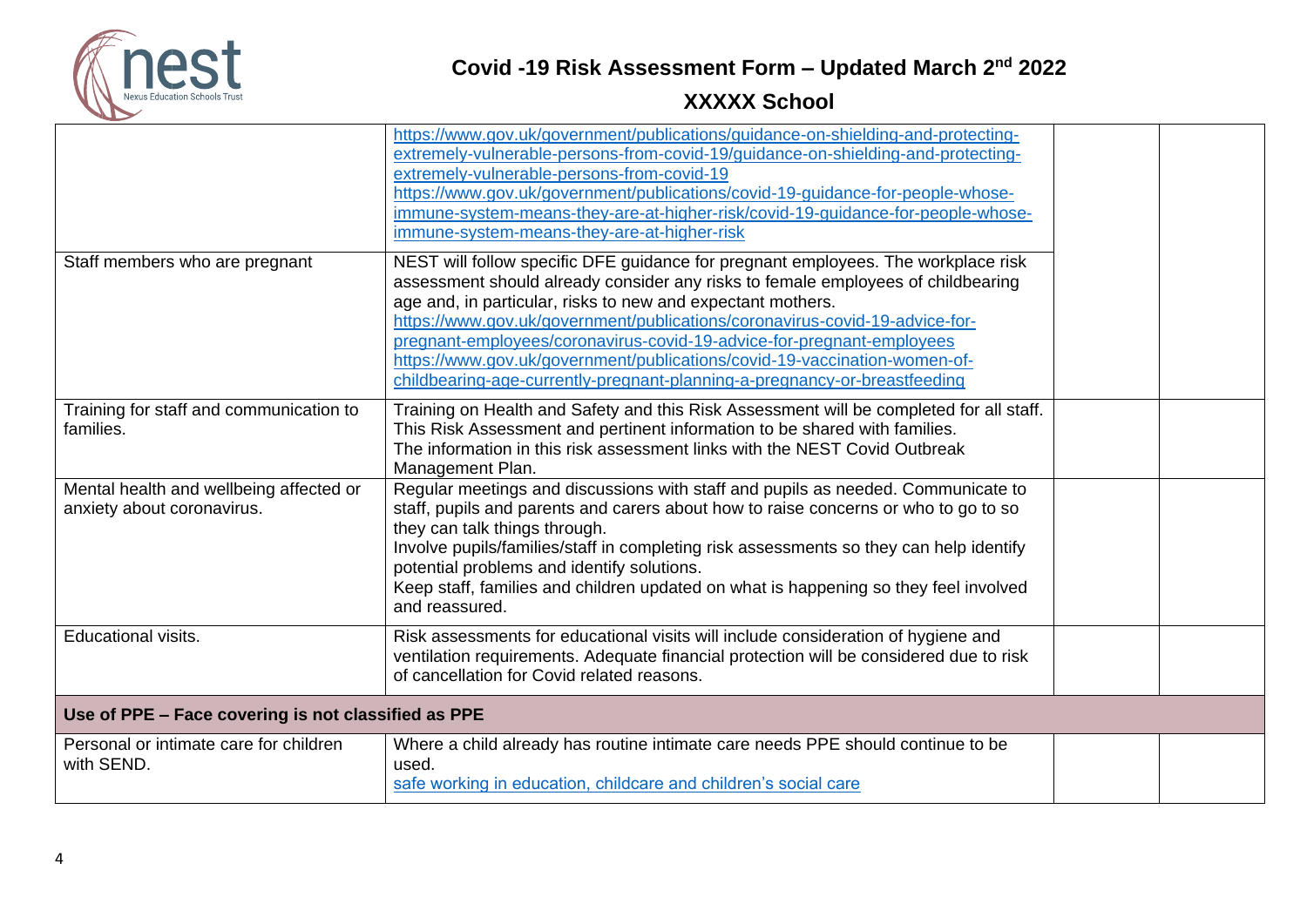

| Staff delivering first aid to be aware of<br>safe use of and disposal of PPE.             | Disposable PPE to be used only once and securely disposed of following use in a<br>plastic bin bag.                                                                                                                                                                                                                                                                                                                                                                                                                                                                                                                                                                                         |  |
|-------------------------------------------------------------------------------------------|---------------------------------------------------------------------------------------------------------------------------------------------------------------------------------------------------------------------------------------------------------------------------------------------------------------------------------------------------------------------------------------------------------------------------------------------------------------------------------------------------------------------------------------------------------------------------------------------------------------------------------------------------------------------------------------------|--|
| <b>First Aid/ill child</b>                                                                |                                                                                                                                                                                                                                                                                                                                                                                                                                                                                                                                                                                                                                                                                             |  |
| Only qualified first aiders to deliver first<br>aid.                                      | All first aid to be administered with gloves - which are then disposed of securely in a<br>sealed plastic bag.                                                                                                                                                                                                                                                                                                                                                                                                                                                                                                                                                                              |  |
| Identify a room that sick pupils can be<br>kept in until parents come to collect<br>them. | If a pupil is awaiting collection:<br>• They should be moved, if possible, to a room where they can be isolated behind a<br>closed door, depending on the age and needs of the pupil, with appropriate adult<br>supervision if required<br>• A window should be opened for fresh air ventilation if it is safe to do so<br>• If it is not possible to isolate them, move them to an area which is at least 2 metres<br>away from other people<br>. If they need to go to the bathroom while waiting to be collected, they should use a<br>separate bathroom if possible - the bathroom must be cleaned and disinfected using<br>standard cleaning products before being used by anyone else |  |
|                                                                                           | Ensure that the first aid room is thoroughly cleaned with normal cleaning products<br>when a child who is unwell leaves.                                                                                                                                                                                                                                                                                                                                                                                                                                                                                                                                                                    |  |
| Staff who have supported a child with<br>symptoms of Covid.                               | All members of staff or pupils who have been in close contact with that person, do not<br>need to go home to self-isolate unless:<br>• They develop symptoms themselves (in which case, they should self-isolate<br>immediately and arrange to have a test)<br>• They have tested positive from an LFD or PCR test                                                                                                                                                                                                                                                                                                                                                                          |  |
|                                                                                           | Everyone must wash their hands thoroughly for 20 seconds with soap and running<br>water or use hand sanitiser after any contact with someone who is unwell.                                                                                                                                                                                                                                                                                                                                                                                                                                                                                                                                 |  |
| <b>Response to any infection</b>                                                          |                                                                                                                                                                                                                                                                                                                                                                                                                                                                                                                                                                                                                                                                                             |  |
| Action following a positive test                                                          | If someone tests positive, we recommend they continue to self-isolate for at least 5<br>days from the onset of their symptoms and then return to school only if they do not<br>have symptoms other than cough or loss of sense of smell/taste. The 5-day period<br>starts from the day when they first became ill. If they still have a high temperature,<br>they should keep self-isolating until their temperature returns to normal.                                                                                                                                                                                                                                                     |  |